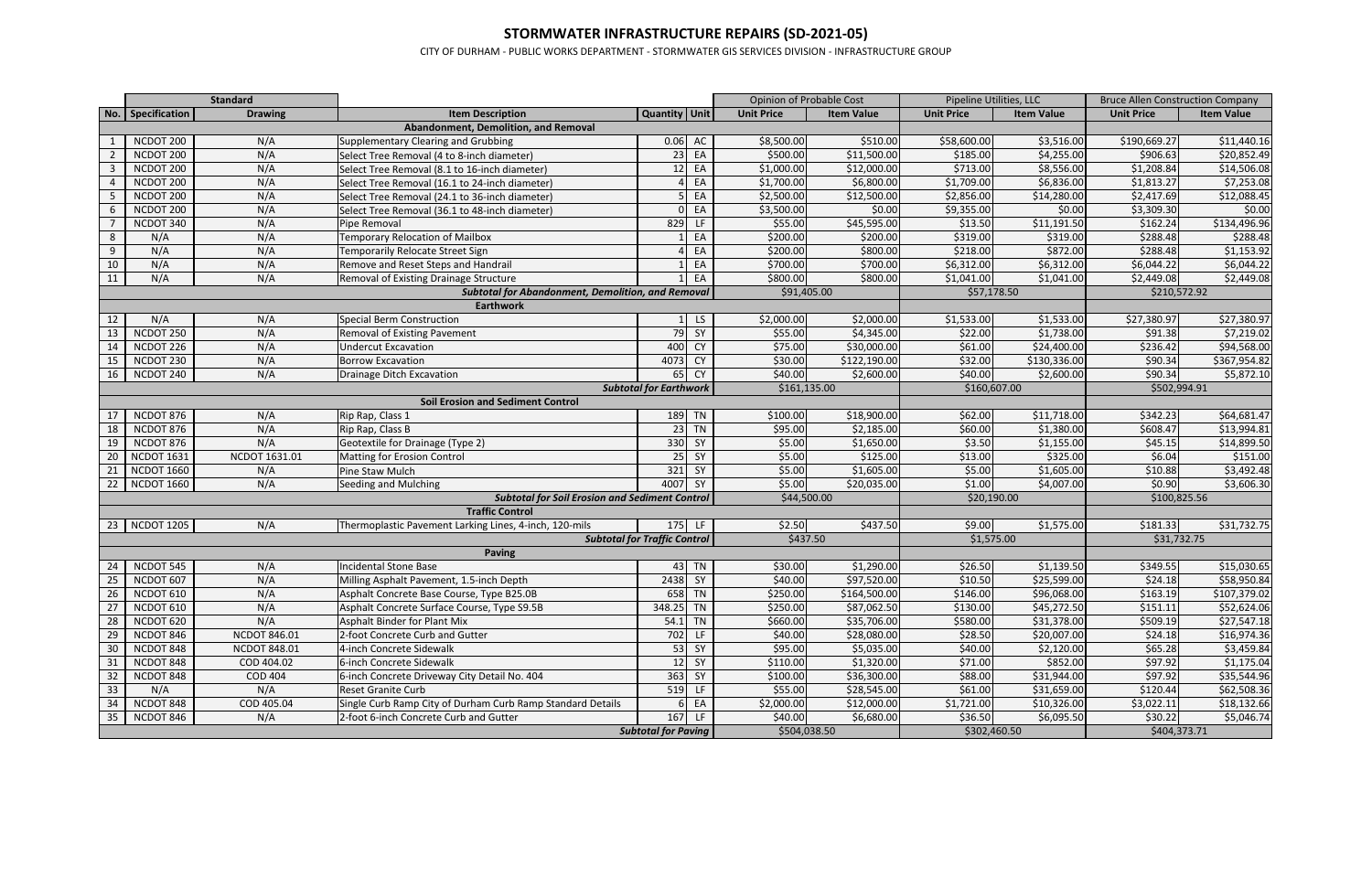## **STORMWATER INFRASTRUCTURE REPAIRS (SD-2021-05)**

CITY OF DURHAM - PUBLIC WORKS DEPARTMENT - STORMWATER GIS SERVICES DIVISION - INFRASTRUCTURE GROUP

|    |                                    | <b>Standard</b>            |                                                          |                               |                 | Opinion of Probable Cost |                   | Pipeline Utilities, LLC |                   | <b>Bruce Allen Construction Company</b> |                                                                                                                                                                |  |  |
|----|------------------------------------|----------------------------|----------------------------------------------------------|-------------------------------|-----------------|--------------------------|-------------------|-------------------------|-------------------|-----------------------------------------|----------------------------------------------------------------------------------------------------------------------------------------------------------------|--|--|
|    | No. Specification                  | <b>Drawing</b>             | <b>Item Description</b>                                  | Quantity Unit                 |                 | <b>Unit Price</b>        | <b>Item Value</b> | <b>Unit Price</b>       | <b>Item Value</b> | <b>Unit Price</b>                       | <b>Item Value</b>                                                                                                                                              |  |  |
|    |                                    |                            | <b>Storm Drainage</b>                                    |                               |                 |                          |                   |                         |                   |                                         |                                                                                                                                                                |  |  |
| 36 | NCDOT 300                          | N/A                        | Foundation Conditioning Material, Minor Structures       | 435 TN                        |                 | \$100.00                 | \$43,500.00       | \$52.00                 | \$22,620.00       | \$203.47                                | \$88,509.45                                                                                                                                                    |  |  |
| 37 | NCDOT 300                          | N/A                        | <b>Foundation Conditioning Geotextile</b>                | 2462 SY                       |                 | \$5.00                   | \$12,310.00       | \$1.00                  | \$2,462.00        | \$18.02                                 | \$44,365.24                                                                                                                                                    |  |  |
| 38 | <b>NC DOT 840</b>                  | N/A                        | <b>Flowable Fill</b>                                     |                               | <b>CY</b>       | \$400.00                 | \$1,200.00        | \$425.00                | \$1,275.00        | \$712.18                                | \$2,136.54                                                                                                                                                     |  |  |
| 39 | NCDOT 420                          | N/A                        | Class A Concrete                                         |                               | <b>CY</b>       | \$1,500.00               | \$4,500.00        | \$529.00                | \$1,587.00        | \$1,426.44                              | \$4,279.32                                                                                                                                                     |  |  |
| 40 | NCDOT 840                          | NCDOT 840.01/840.02        | Catch Basin (0 to 5-feet)                                | 22                            | EA              | \$3,500.00               | \$77,000.00       | \$3,258.00              | \$71,676.00       | $$4,964.\overline{34}$                  | \$109,215.48                                                                                                                                                   |  |  |
| 41 | NCDOT 840                          | NCDOT 840.03/COD 633.11    | Frame, Grate, and Hood, Type 'E'                         | 17 <sup>1</sup>               | EA              | \$600.00                 | \$10,200.00       | \$1,007.00              | \$17,119.00       | \$761.37                                | \$12,943.29                                                                                                                                                    |  |  |
| 42 | NCDOT 840                          | NCDOT 840.03/COD 633.11    | Frame, Grate, and Hood, Type 'F'                         |                               | EA              | \$600.00                 | \$2,400.00        | \$1,007.00              | \$4,028.00        | \$761.37                                | \$3,045.48                                                                                                                                                     |  |  |
| 43 | NCDOT 840                          | NCDOT 840.03/COD 633.11    | Frame, Grate, and Hood, Type 'G'                         |                               | EA              | \$600.00                 | \$1,200.00        | \$1,007.00              | \$2,014.00        | \$761.37                                | \$1,522.74                                                                                                                                                     |  |  |
| 44 | NCDOT 840                          | NCDOT 840.14/840.15        | Drop Inlet (0 to 5-feet)                                 |                               | EA              | \$5,000.00               | \$25,000.00       | \$3,526.00              | \$17,630.00       | \$2,864.03                              | \$14,320.15                                                                                                                                                    |  |  |
| 45 | NCDOT 840                          | <b>NCDOT 840.16</b>        | Drop Inlet Frame and Grates                              |                               | EA              | \$800.00                 | \$5,600.00        | \$799.00                | \$5,593.00        | \$664.13                                | \$4,648.91                                                                                                                                                     |  |  |
| 46 | NCDOT 840                          | NCDOT 840.31               | Junction Box with Manhole (0 to 5-feet)                  |                               | EA              | \$3,000.00               | \$6,000.00        | \$5,870.00              | \$11,740.00       | \$3,509.22                              | \$7,018.44                                                                                                                                                     |  |  |
| 47 | NCDOT 840                          | NCDOT 840.51/840.53        | Manhole (0 to 5-feet)                                    |                               | EA              | \$3,500.00               | \$28,000.00       | \$3,601.00              | \$28,808.00       | \$3,509.22                              | \$28,073.76                                                                                                                                                    |  |  |
| 48 | NCDOT 840                          | NCDOT 840.54/COD 635.01/02 | Manhole Frame and Cover                                  |                               | EA              | \$600.00                 | \$5,400.00        | \$670.00                | \$6,030.00        | \$480.47                                | \$4,324.23                                                                                                                                                     |  |  |
| 49 | N/A                                | N/A                        | Low Profile Manhole Frame and Cover                      |                               | EA              | \$600.00                 | \$600.00          | \$670.00                | \$670.00          | \$480.47                                | \$480.47                                                                                                                                                       |  |  |
| 50 | NCDOT 840                          | N/A                        | <b>Masonry Drainage Structures</b>                       | $81$ LF                       |                 | \$500.00                 | \$40,500.00       | \$237.00                | \$19,197.00       | \$1,403.50                              | \$113,683.50                                                                                                                                                   |  |  |
| 51 | NCDOT 840                          | N/A                        | <b>Pipe Collars</b>                                      | 0.96                          | <b>CY</b>       | \$2,500.00               | \$2,400.00        | \$875.00                | \$840.00          | \$3,137.90                              | \$3,012.38                                                                                                                                                     |  |  |
| 52 | NCDOT 840                          | N/A                        | Pipe Plugs                                               |                               | <b>CY</b>       | \$1,000.00               | \$6,000.00        | \$742.00                | \$4,452.00        | \$3,137.90                              | \$18,827.40                                                                                                                                                    |  |  |
| 53 | NCDOT 310                          | NCDOT 300.01               | 15-inch R.C. Pipe Culverts, Class III (0 to 5-feet)      | 288 LF                        |                 | \$80.00                  | \$23,040.00       | \$381.00                | \$109,728.00      | \$418.56                                | \$120,545.28                                                                                                                                                   |  |  |
| 54 | NCDOT 310                          | NCDOT 300.01               | 18-inch R.C. Pipe Culverts, Class III (0 to 5-feet)      | 162 LF                        |                 | \$100.00                 | \$16,200.00       | \$384.00                | \$62,208.00       | \$462.95                                | \$74,997.90                                                                                                                                                    |  |  |
| 55 | NCDOT 310                          | NCDOT 300.01               | 18-inch R.C. Pipe Culverts, Class III (5.1 to 11-feet)   | 235 LF                        |                 | \$110.00                 | \$25,850.00       | \$409.00                | \$96,115.00       | \$515.13                                | \$121,055.55                                                                                                                                                   |  |  |
| 56 | NCDOT 310                          | <b>NCDOT 300.01</b>        | 24-inch R.C. Pipe Culverts, Class III (0 to 5-feet)      | 422 LF                        |                 | \$120.00                 | \$50,640.00       | \$466.00                | \$196,652.00      | \$536.68                                | \$226,478.96                                                                                                                                                   |  |  |
| 57 | NCDOT 310                          | NCDOT 300.01               | 24-inch R.C. Pipe Culverts, Class III (5.1 to 11-feet)   | $12$ LF                       |                 | \$130.00                 | \$1,560.00        | \$417.00                | \$5,004.00        | \$609.72                                | \$7,316.64                                                                                                                                                     |  |  |
| 58 | NCDOT 310                          | NCDOT 300.01               | 30-inch R.C. Pipe Culverts, Class III (0 to 5-feet)      | 160 LF                        |                 | \$140.00                 | \$22,400.00       | \$439.00                | \$70,240.00       | \$447.10                                | \$71,536.00                                                                                                                                                    |  |  |
| 59 | NCDOT 310                          | NCDOT 300.01               | 30-inch R.C. Pipe Culverts, Class III (5.1 to 11-feet)   | 1492 LF                       |                 | \$150.00                 | \$223,800.00      | 5546.00                 | \$814,632.00      | \$634.66                                | \$946,912.72                                                                                                                                                   |  |  |
| 60 | NCDOT 310                          | NCDOT 300.01               | 42-inch R.C. Pipe Culverts, Class III (5.1 to 11-feet)   | 381 LF                        |                 | \$200.00                 | \$76,200.00       | \$402.00                | \$153,162.00      | \$841.55                                | \$320,630.55                                                                                                                                                   |  |  |
| 61 | NCDOT 310                          | <b>NCDOT 310.02</b>        | 15-inch Pipe End Section                                 |                               | EA              | \$950.00                 | \$950.00          | \$1,421.00              | \$1,421.00        | \$1,482.72                              | \$1,482.72                                                                                                                                                     |  |  |
| 62 | NCDOT 310                          | NCDOT 310.03               | 24-inch Pipe End Section                                 |                               | EA              | \$1,300.00               | \$1,300.00        | \$1,801.00              | \$1,801.00        | \$4,020.30                              | \$4,020.30                                                                                                                                                     |  |  |
| 63 | NCDOT 310                          | NCDOT 310.03               | 30-inch Pipe End Section                                 |                               | EA              | \$3,000.00               | \$3,000.00        | \$2,339.00              | \$2,339.00        | \$4,907.52                              | \$4,907.52                                                                                                                                                     |  |  |
| 64 | NCDOT 838                          | <b>NCDOT 838.01</b>        | Reinforced Endwalls                                      | 15.                           | <b>CY</b>       | \$2,225.00               | \$34,265.00       | \$1,280.00              | \$19,712.00       | \$1,426.44                              | \$21,967.18                                                                                                                                                    |  |  |
| 65 | NCDOT 420                          | N/A                        | Class A Concrete                                         |                               | <b>CY</b>       | \$3,000.00               | \$21,000.00       | \$529.00                | \$3,703.00        | \$1,426.44                              | \$9,985.08                                                                                                                                                     |  |  |
| 66 | NCDOT 425                          | N/A                        | <b>Reinforcing Steel</b>                                 | $202$ LB                      |                 | \$50.00                  | \$10,100.00       | \$14.00                 | \$2,828.00        | \$12.09                                 | \$2,442.18                                                                                                                                                     |  |  |
|    | <b>Subtotal for Storm Drainage</b> |                            |                                                          |                               |                 | \$782,115.00             |                   | \$1,757,286.00          |                   | \$2,394,685.36                          |                                                                                                                                                                |  |  |
|    |                                    |                            | <b>Utilities</b>                                         |                               |                 |                          |                   |                         |                   |                                         |                                                                                                                                                                |  |  |
| 67 | 33 11 13                           | N/A                        | 6-inch Water Transition Coupling                         |                               | $2$ EA          | \$500.00                 | \$1,000.00        | \$811.00                | \$1,622.00        | \$6,473.61                              | \$12,947.22                                                                                                                                                    |  |  |
| 68 | 33 12 16                           | N/A                        | 6-inch Water Insertion Valves                            |                               | EA              | \$3,000.00               | \$3,000.00        | \$11,211.00             | \$11,211.00       | \$8,461.91                              | \$8,461.91                                                                                                                                                     |  |  |
| 69 | 33 11 13                           | N/A                        | 6-inch Water Line (DIP)                                  | $10$ LF                       |                 | \$200.00                 | \$2,000.00        | \$140.00                | \$1,400.00        | \$546.51                                | \$5,465.10                                                                                                                                                     |  |  |
| 70 | 33 11 13                           | N/A                        | 8-inch Water Transition Coupling                         |                               | EA              | \$700.00                 | \$700.00          | \$805.00                | \$805.00          | \$6,732.91                              |                                                                                                                                                                |  |  |
| 71 | 33 12 16                           | N/A                        | 8-inch Water Insertion Valves                            |                               | EA              | \$4,000.00               | \$4,000.00        | \$13,104.00             | \$13,104.00       | \$9,066.73                              |                                                                                                                                                                |  |  |
| 72 | 33 11 13                           | N/A                        | 8-inch Water Line (DIP)                                  | 100                           | LF              | \$250.00                 | \$25,000.00       | \$94.00                 | \$9,400.00        | \$294.14                                |                                                                                                                                                                |  |  |
| 73 | 33 11 13                           | N/A                        | 12-inch Water Transition Coupling                        |                               | EA              | \$900.00                 | \$900.00          | \$845.00                | \$845.00          | \$7,121.86                              |                                                                                                                                                                |  |  |
| 74 | 33 12 16                           | N/A                        | 12-inch Water Insertion Valves                           |                               | EA              | \$5,000.00               | \$5,000.00        | \$20,399.00             | \$20,399.00       | \$14,506.12                             |                                                                                                                                                                |  |  |
| 75 | 33 11 13                           | N/A                        | 12-inch Water Line (DIP)                                 | 40 LF                         |                 | \$400.00                 | \$16,000.00       | \$120.00                | \$4,800.00        | \$311.00                                |                                                                                                                                                                |  |  |
| 76 | 33 31 13                           | N/A                        | 8-inch Sanitary Gravity Sewer (DIP)                      | $161$ LF                      |                 | \$250.00                 | \$40,250.00       | \$114.00                | \$18,354.00       | \$403.38                                |                                                                                                                                                                |  |  |
| 77 | 33 05 16                           | COD 732                    | 4-foot Diameter Utility Manhole (0 to 6-feet)            |                               | EA              | \$2,800.00               | \$8,400.00        | \$4,232.00              | \$12,696.00       | \$7,532.57                              |                                                                                                                                                                |  |  |
| 78 | 33 05 16                           | COD 732                    | 4-foot Diameter Utility Manhole Wall                     |                               | LF              | \$200.00                 | \$800.00          | \$374.00                | \$1,496.00        | \$1,436.90                              |                                                                                                                                                                |  |  |
| 79 | 30 11 00                           | N/A                        | Utility Line/Pole Relocation and Coordination Allowances |                               | LS <sub>1</sub> | \$10,000.00              | \$10,000.00       | \$10,000.00             | \$10,000.00       | \$10,000.00                             |                                                                                                                                                                |  |  |
|    |                                    |                            |                                                          | <b>Subtotal for Utilities</b> |                 | \$117,050.00             |                   |                         | \$106,132.00      |                                         | \$6,732.91<br>\$9,066.73<br>\$29,414.00<br>\$7,121.86<br>\$14,506.12<br>\$12,440.00<br>\$64,944.18<br>\$22,597.71<br>\$5,747.60<br>\$10,000.00<br>\$209,445.34 |  |  |